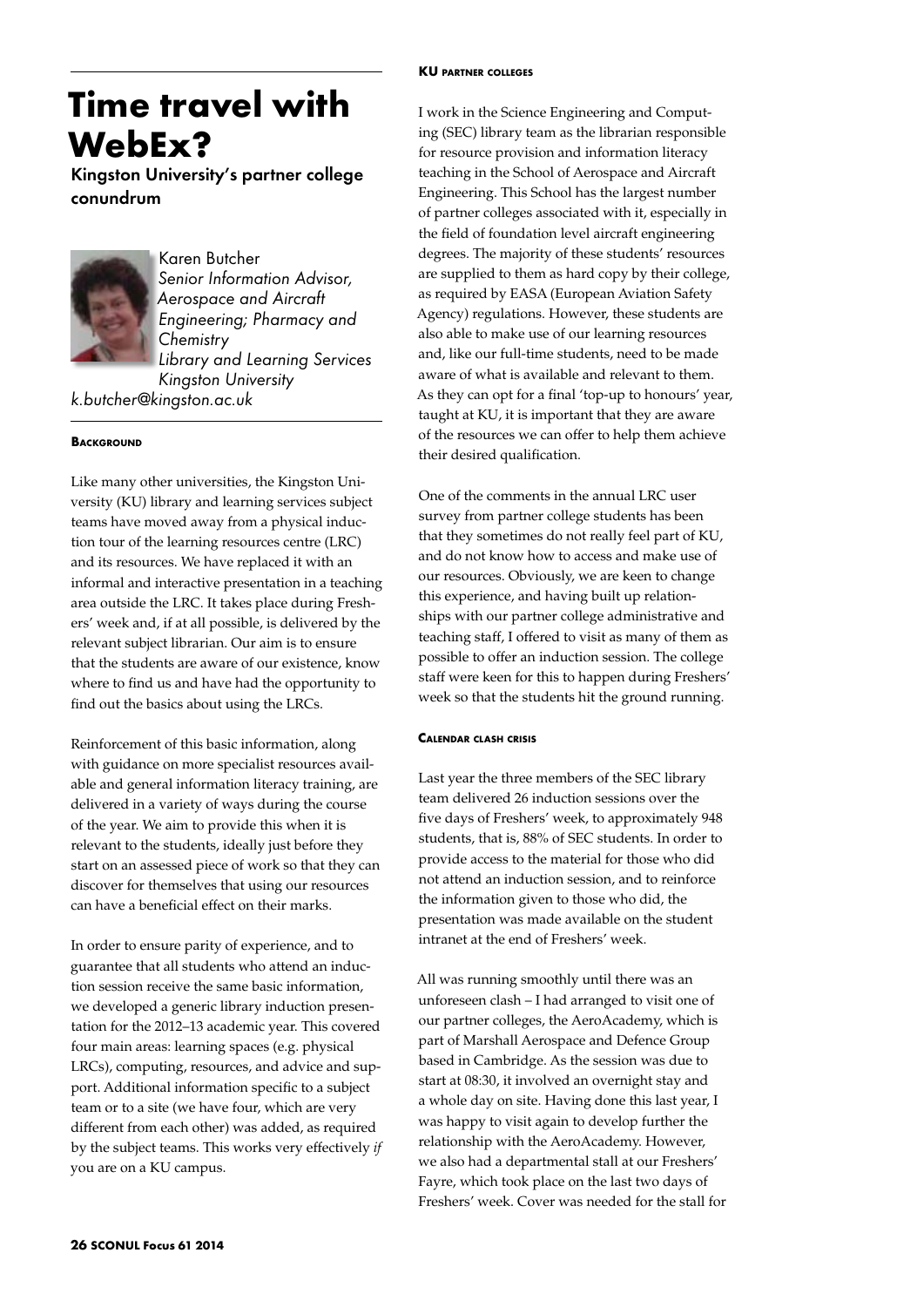the final session of the Fayre and as no one else could be free, I had to provide that cover. As teleportation remains a science fiction dream, something had to change. I then had a weekend followed by four working days (in Freshers' week) to try and resolve it in conjunction with library team colleagues and the AeroAcademy staff.

The staff at AeroAcademy were sympathetic to my dilemma and we explored ways of running a webinar, which could take place at the same time as the planned session. As the college does not use Skype (my preferred option), we used their preferred system, WebEx.

This proved easy enough to use at a basic level, after I had had some practice with the Education Officer based in Cambridge. I rehearsed with her how to set up the webinar. We ensured that the students would be able to hear me as I was using a phone line rather than a dedicated microphone, and that I could see them, even if they were unable to see me as no webcam was available.

I redesigned our generic induction presentation to incorporate specific advice on relevant resources, something I had already intended to do. The content of the session was developed in consultation with the AeroAcademy staff and included guidance on the use of our library catalogue, the easiest way to access our e-books as well as a section on plagiarism and citation and referencing. The correct procedure for dealing with KU username and password questions was also explained, as this is a frequent query.

 On Friday morning I was at work by 08:00 (much to the amazement of my colleagues who know I do not do mornings), and at 08:30 I opened up the webinar and started. By 09:15, the session was over and the information had been delivered. I was relieved that it had gone smoothly from a technical point of view and the AeroAcademy were pleased that it had taken place, albeit not exactly as planned. If you would like to have a look at the content of the session, it is available on the SEC library team's blog, at http://blogs. kingston.ac.uk/seclibrary in the help and advice section under aerospace and aircraft (Butcher, 2013).

#### **Feedback**

To obtain some initial evaluation, I asked the Education Officer and academic staff for feedback on the content and delivery of the session. The

Education Officer responded on behalf of the AeroAcademy as follows:

The content of the presentation given has prepared our students well for their time here in partnership with Kingston University; they now have a very good understanding of how to access Kingston's online learning resources. How to access and log in to the university's network was also covered, including how the students are to access their emails. Referencing and plagiarism were also covered and clarified. As the presentation was forwarded to me I was able to upload this to our display screen for students who were unable to make it to the conference… We would like to be able to have more connection with Kingston University in this way. (Tillett, 2013)

#### **Some preliminary conclusions based on feedback**

It appears from the feedback that the webinar was at least as good as the previous year's personal visit, and maybe better in that it provided a more time-efficient way of passing on the necessary information. It has definitely whetted both our and our partner's appetite for more contacts of this type in the future and demonstrated our flexibility in the support we can offer.

## **Learning points**

#### *Technology*

The opportunity to become familiar with WebEx while practising with partner college staff was invaluable. However, foreknowledge of the conferencing facilities used by our partner colleges would make the process more straightforward. Alternatively, it could be beneficial to use Black-Board IM (available to our partners as well as to us) in future sessions.

## *Feedback*

It would be very helpful to discuss with the partner college students how they felt the session went, and if they had any key questions which were not covered. This could take place immediately after the session, or at a future follow-up session. Making the session available to the Aero-Academy to place on their intranet ensured that students had the option to view it at a convenient time for them.

## *Content and timing of presentation*

As I was not an entirely confident operator of WebEx, I used screenshots of the KU intranet and library catalogue searches rather than demon